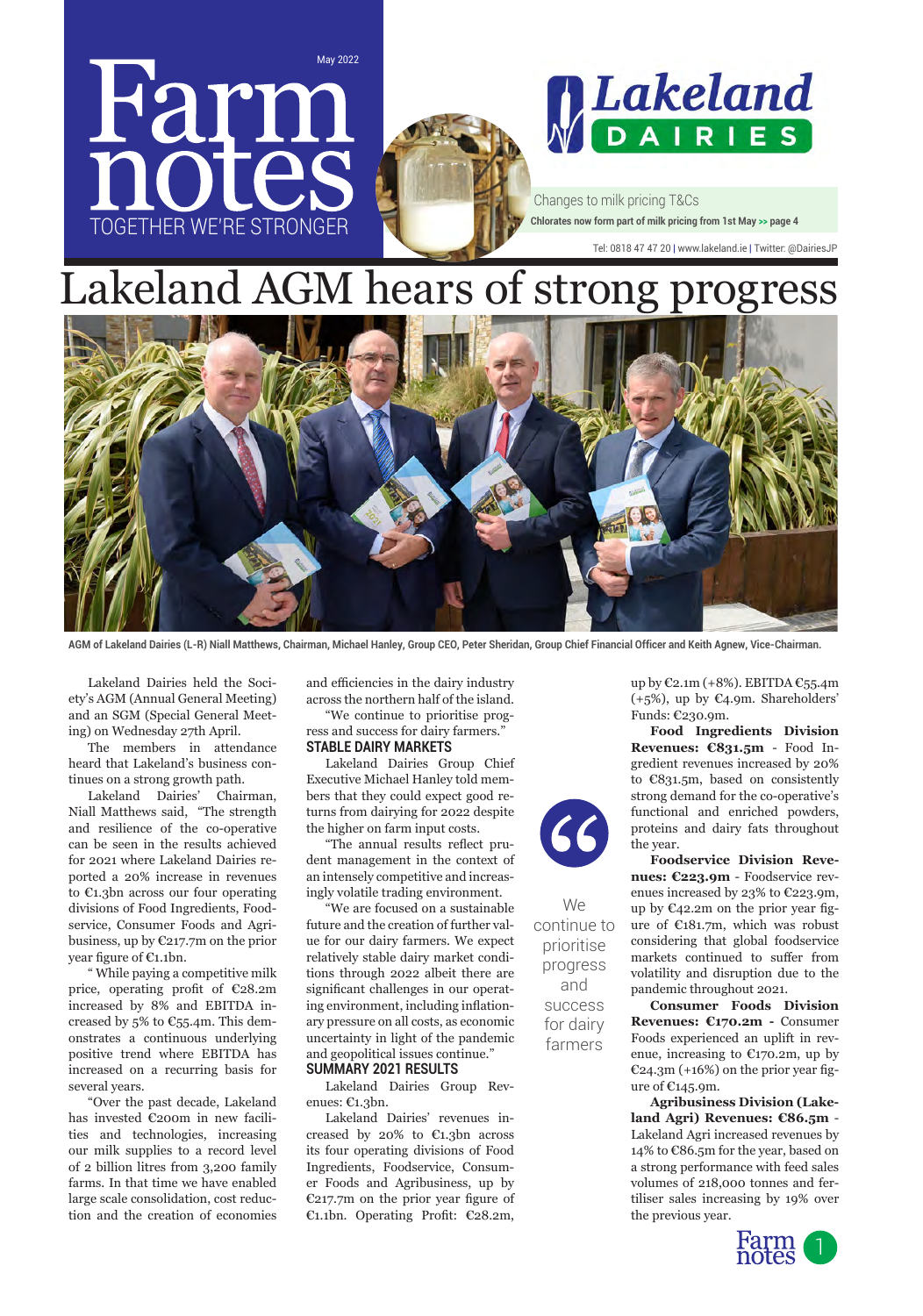### Signpost Programme Update

In the latest instalment of the Signpost Programme, the Lakeland Dairies/Teagasc Joint Development Programme held an on-farm event on the farm of Kevin and Enda Farrell, Ballymahon, Co. Longford.

The Farrells along with five other Lakeland Dairies suppliers are involved in the Signpost Programme targeted at reducing their carbon footprint, improving farm sustainability, water quality, and farm biodiversity.

New entrants to dairying in 2020, the father and son duo made the switch from a sheep and dairy calf to beef system to milking 114 high EBI heifers.

Now in their third year of production, the herd has expanded to currently milking 135 cows & carry all replacements on a total farm area of 79ha resulting in a stocking rate of 2.15LU/ha.

#### **PERFORMANCE**

In 2021, 457kg milk solids per cow was delivered to the co-op, produced from a grass diet supplemented with 760kg of concentrate.

In 2022, cows have been grazing since 5th February, and 85% of the milking platform has been grazed. The current AFC is 767kg DM/ha.

Cows are producing 2.05kg MS/ day at 27l/cow with 3.82% fat and 3.54% protein.

On the day, local Teagasc advisor Seamus Nolan and host Kevin Farrell, gave a detailed background to the farm and how they have focussed on breeding for fertility and solids.

By doing this the base herd averaged €166 and has increased to €173 in 2022, with 2022 calves average €223. The herd achieved a 370-day calving interval with a six-week



**Members** attending t**he Lakeland Dairies AGM which took place recently.** 

calving rate of 84% from a 13 week breeding season.

#### **STOCK BULL**

Owen McPartland, Lakeland Dairies/ Teagasc Joint Programme, ex-plained the key points to look at when developing your own breeding plan.

Bull selection was covered with the comparison of two bull teams with the same EBI ( $C272$ ) and with similar Production and Fertility sub-indexes.

The point was made that although the bulls had similar figures, when examining further into their PTAs, it was discovered there was a vast differ-ence in the way that both of these bull teams were delivering the similar Kg of milk solids.

With over 3,000 Litres in the difference of the two teams, Owen explained to pick firstly for fertility, then for protein and butterfat percentages, maintenance and health.

You will end up with a team of functional bulls delivering high levels of Kg milk solids from a grass based



New entrants to dairying in 2020, the father and son duo made the switch from a sheep and dairy calf to beef system

system like the Farrells.

Owen finished up by saying that "the only stock bull on a Lakeland Dairies supplier's farm should be a beef stock bull".

### **NEW TECHNOLOGIES**

Nicholas McKenna from the Lakeland Dairies/Teagasc Joint Programme brought the event to a close, summarising each of the speakers' key points, and discussing how the Farrell duo had embraced the following new technologies:

Switching to protected urea.

- Incorporating clover into grass sward.
- Using low emissions slurry spreading technology (LESS).
	- Improving biodiversity.
	- Protecting water quality.
	- Embracing EBI.

• Improving their grassland management.

• Improving their energy efficiency.

# Grass targets

With grass growth finally after picking up, it's mportant to walk the farm twice a week. Try to keep pre-grazing yields at 1,400kg Dm/ha. Allowing pre-grazing yields to get too strong will result in loss of grass qual-ity. When pre-grazing yield exceeds 1,600 KgDM/ha the feed quality drops and animals can't eat as much of it.

This means their output drops and so too will your profit. High quality swards are more digestible and have more leaf. Poor quality swards have more stem and are less digestible.

The difference to dairy farmer is a 5% drop in milk solids (worth about €420 per week for 100 cows).

### nimal Health Certificates

Animal Health Certificates have now been sent to all suppliers via your milk carter. It is a Department of Agriculture, Food and the Marine (DAFM) requirement that all

suppliers submit this annually to Lakeland Dairies to allow milk collection. These certificates are audited by both DAFM and by Lakeland Dairies' customers and are key for ensuring export certification for dairy products.

They must be returned by FRIDAY 25th NOVEMBER 2022 to allow processing of the certificate before year-end. We recommend you fully read the DAFM coversheets for full details on how to fill out the certificate with your vet.

Pages one and three must be returned to our Member Relations Division.

• No animal tag list is needed, but you must note the number of cows submitted to the vet for testing on page three, and the vet must also note that number on page one.

• You must sign page three and your vet must sign page one.

• Please only return the white copies of the form to Lakeland Dairies, the other copies should be retained by yourself. You will need this for your Bord Bia audit.

• Please return direct to Member Relations, Lakeland Dairies, Bailieborough, Co.Cavan.

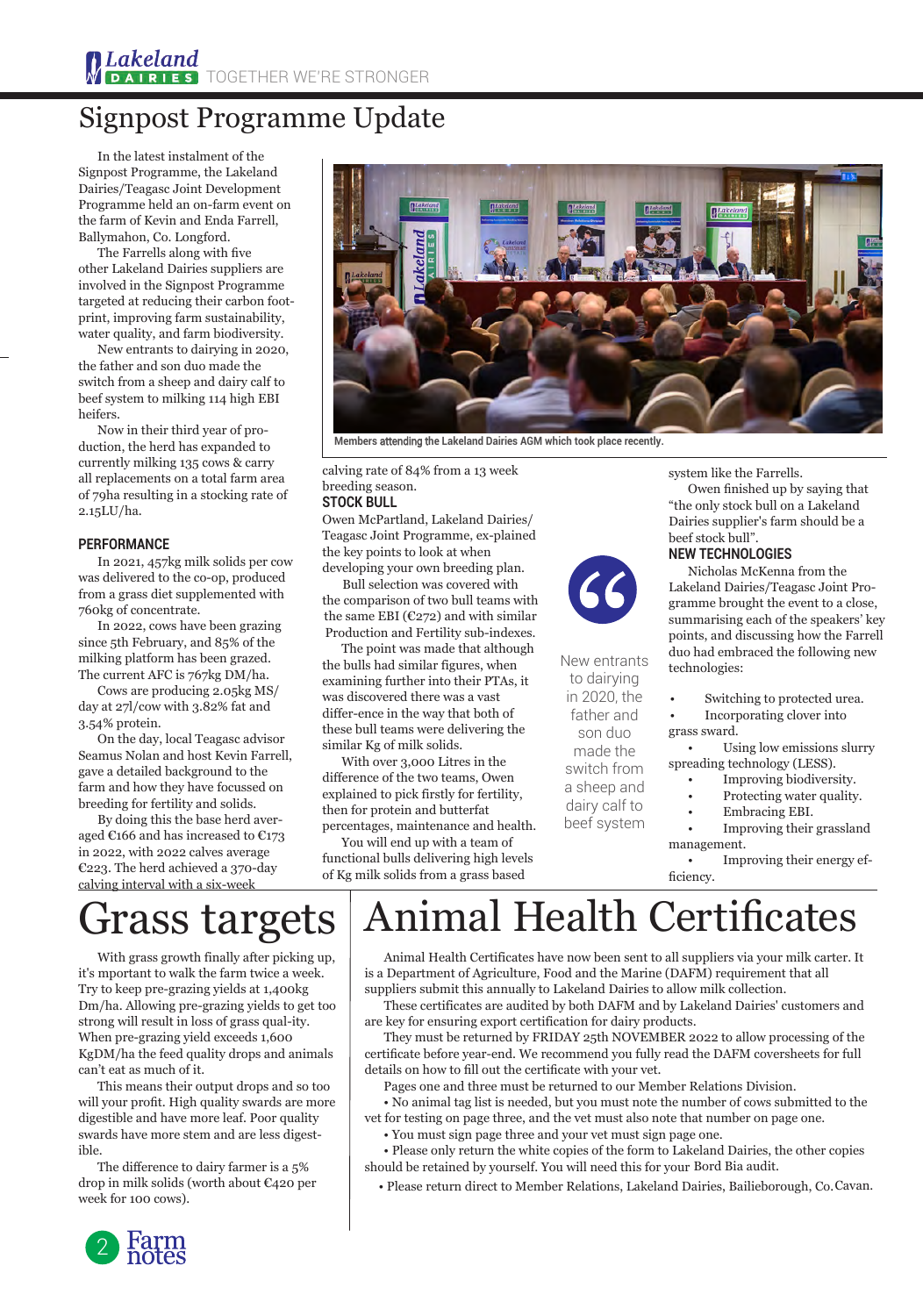# Vital to maintain good grass quality in May

As May and June are the months with the highest level of grass growth. Cows need to be going into swards of high-quality grass. High quality grass means grass with a high leaf content, minimum stem and no dead material.

Managing these two things in tandem is tricky as it is always difficult at this time of year to maintain grass quality. This is because grass changes from a vegetative stage to a reproduction stage during May/June.

If the plant is left any longer than 21 days, it will produce a seed head after a few more days and grass quality then is greatly reduced.

#### **HOW TO MAINTAIN HIGH QUALITY IN THE MID-SEASON PERIOD**

• Walk paddocks and measure grass at least once per week. If growth is strong this might need to be done every five days to keep an eye on covers.

• Rotation length should be approximately 18-21 days and less in high growth weeks.

• Apply nitrogen as required with a minimum of 20 units/acre in May. This might seem counter intuitive, but Nitrogen is necessary to maintain quality in the grass.

• Cows should be offered an allgrass diet (cut out buffer feeding at milking



time)

• Target pre-grazing yields between 2,800-3,000kg DM/ha with high leaf content.

• Graze to 4cm-4.5cm post-grazing sward height.

• Remove grass surpluses as round bale silage if an individual field has a grass cover exceeding 3,200kg DM/ha

• Keep topping to a minimum as it is very labour intensive and delays pasture regrowth. On average one round of topping to a height of 4cm should suffice in late May to mid-June.

Ideally top with a disc mower. Toppers tend to batter the grass plant and slow up regrowth.

• Mid-season pasture quality can be improved by alternating paddocks that have been grazed with those that have been harvested for first and second cut silage

• Pre-cutting can also be used to reduce grass wastage but performance may suffer if covers are too strong.

• Graze some drystock after cows but don't allow them too long in the paddock.

### The importance of fodder budgets and milk recording

The Lakeland/Teagasc Joint Programme team are currently completing fodder budgets on farms across the region. From the ones completed so far it has shown that a lot of farms have low amounts of carry over silage from 2021 and this can have a huge impact for winter 2022.

It's important to understand the quantities of silage that need to be in place on the farm for the coming winter to ensure adequate amount of quality silage are made over the coming months. If you have any queries in relation to fodder budgets or would like to have one completed for your farm contact one of the Joint Programme team.

2022 breeding season. A milk recording now will also give a great insight into the cell count status of cows in the herd and help keep any potential issues at bay as cow's milk yield peaks and a cell count issue now could be quite costly with high volumes of milk being sold. We would encourage any farmer who hasn't signed up yet for a

milk recording to do so, the Lakeland/Teagasc Joint programme team are on hand to help with the interpreting of results or any issues you may have.

**FOR ANY HELP OR ASSISTANCE CONTACT THE PROGRESSIVE GE-NETICS MILK RECORDING TEAM ON (046) 954 0606 OR NICHOLAS FROM OUR LAKELAND/TEAGASC JOINT PROGRAMME TEAM ON (087) 353 3906**.

### **MILK RECORDING 2022**

It is not too late to complete a milk recording to assist with the

## What is climate change and why is it important?

Climate change is the gradual shift in average climatic weather conditions over many years. Increasing greenhouse gas (GHG) emissions from human activity has been the key driver of climate change.

Agriculture accounts for approximately 37% of total national GHG emissions in Ireland. Everyone has a part to play in tackling climate change and Irish agriculture can be part of the solution to a global problem.

Here are a number of reasons why Irish farmers should take climate action now.

**Climate change will impact how we farm** – Climate change in an Irish context will, on average lead to wetter winters, drier summers, and more extreme weather events.

**Policy** – We are bound by international agreements which aim to reduce emissions and limit global warming to below 2 degrees compared to pre-industrial levels. **Protect our markets** – Climate action is essential to our ability to access international markets.

**Social Responsibility** – As farmers, we are fortunate to spend much of our time closely connected to the natural environment. It is important that this is protected so that future generations have similar opportunity to do likewise

**Improved farm profitability** – There are many potential win-win solutions for farmers with regard to taking climate action. Many of the technologies which reduce emissions can also reduce costs, increase efficiencies and improve profitability.